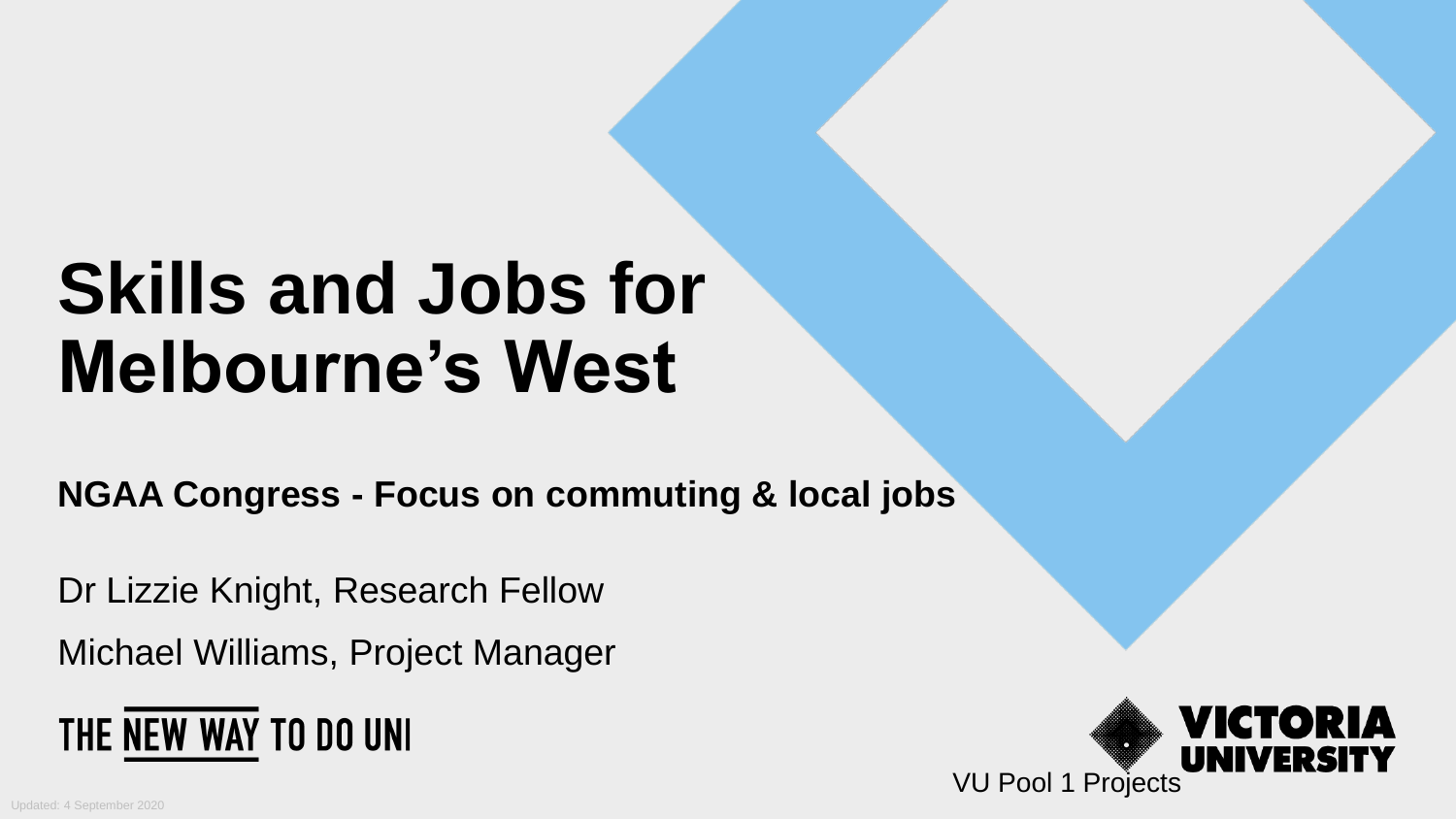### **Acknowledgement of Country – Melbourne**



We acknowledge the Ancestors, Elders and families of the Kulin Nation who are the Traditional Owners of University land. We also acknowledge all Traditional Owners of Country throughout Victoria and pay our respect to their culture, and their Elders past, present and future.

As we share our own knowledge practices within the University may we pay respect to the deep knowledge embedded within the Aboriginal community and their ownership of Country.

We acknowledge that the land on which we meet is a place of age old ceremonies of celebration, initiation and renewal and that the Kulin people's living culture has a unique role in the life of this region.

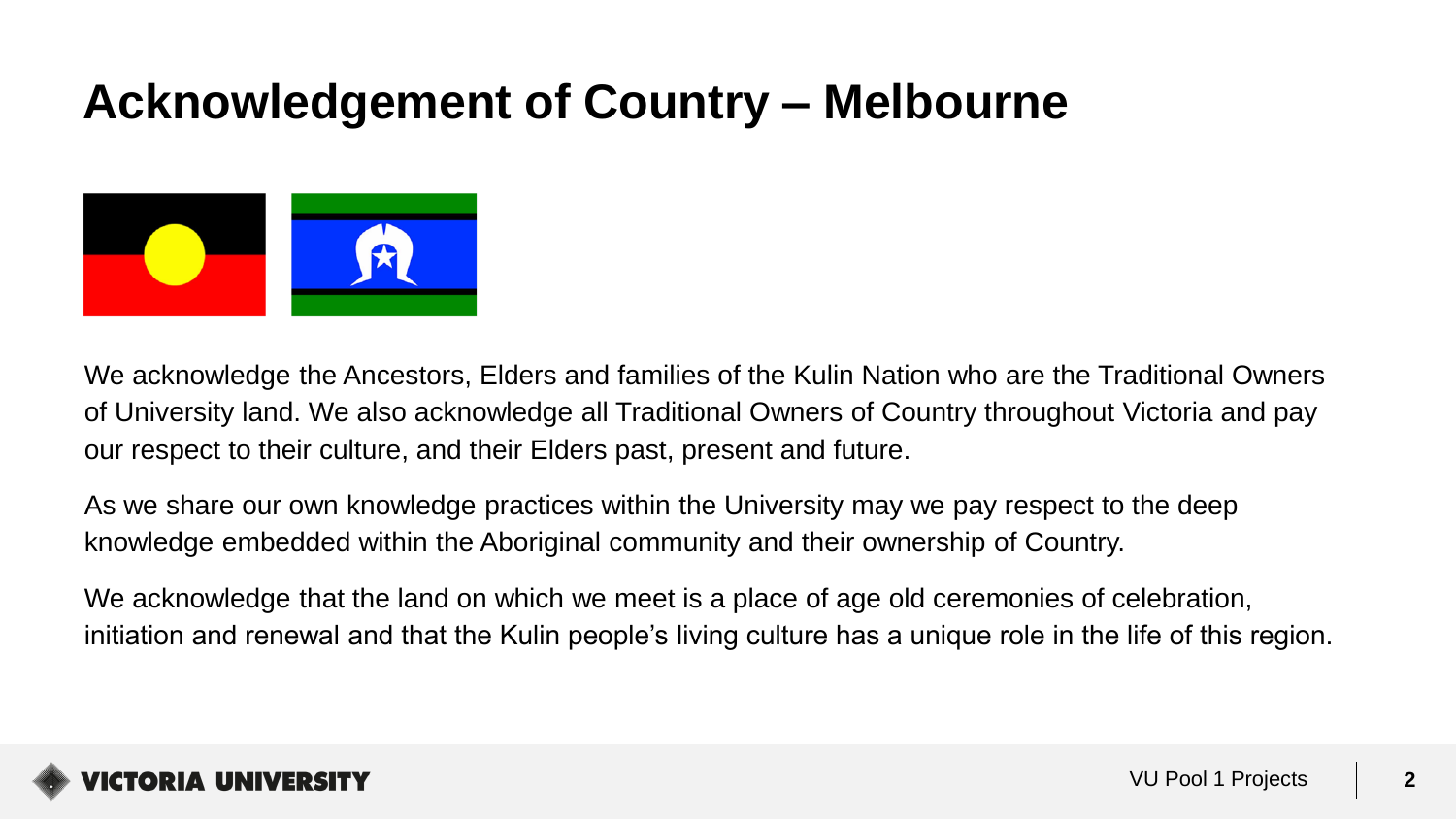## **Project Timeline – Pillar 2 focus**



**Publication of Strategies for the West of Melbourne, July 2022**

## **Strategies for the West of Melbourne report**

- Skill development needs articulated
- Education and Training partnership directions
- Building upon promising practices
- Achieving local employment growth
- Policy ways forward

CTORIA UNIVERSITY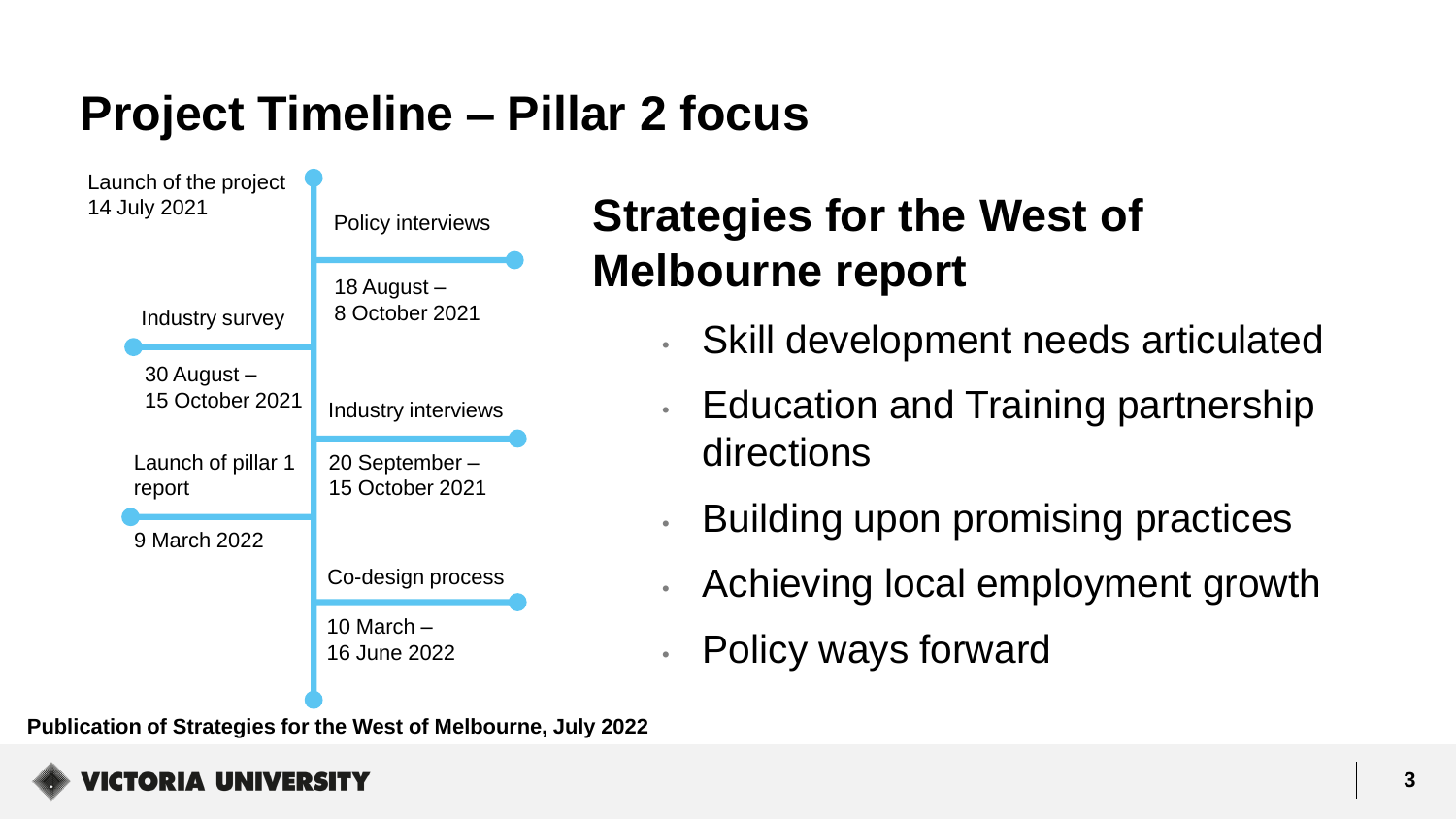#### **The West of Melbourne comprises 13 per cent of Victoria's population**



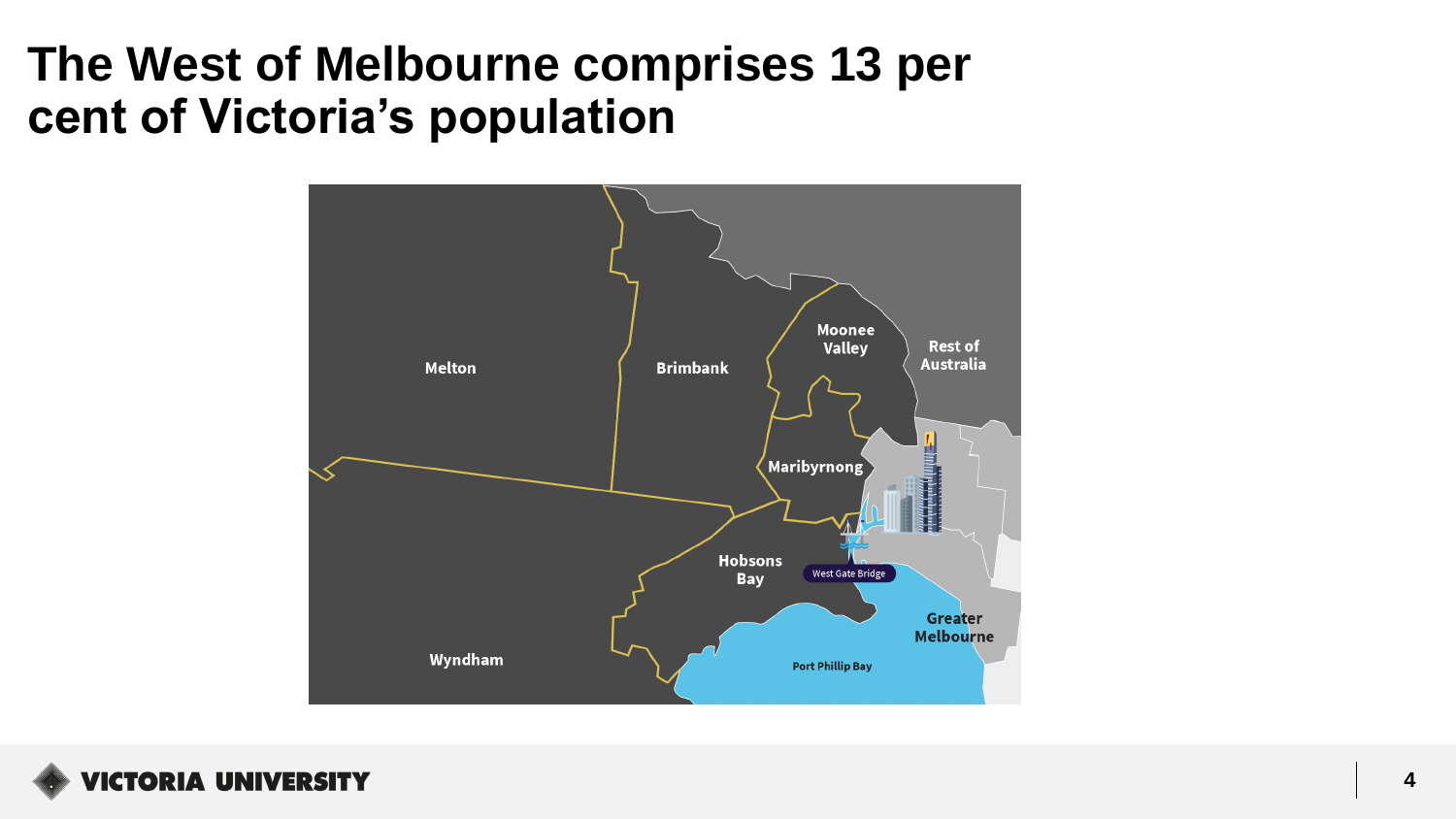## **Commuting in Melbourne's West**



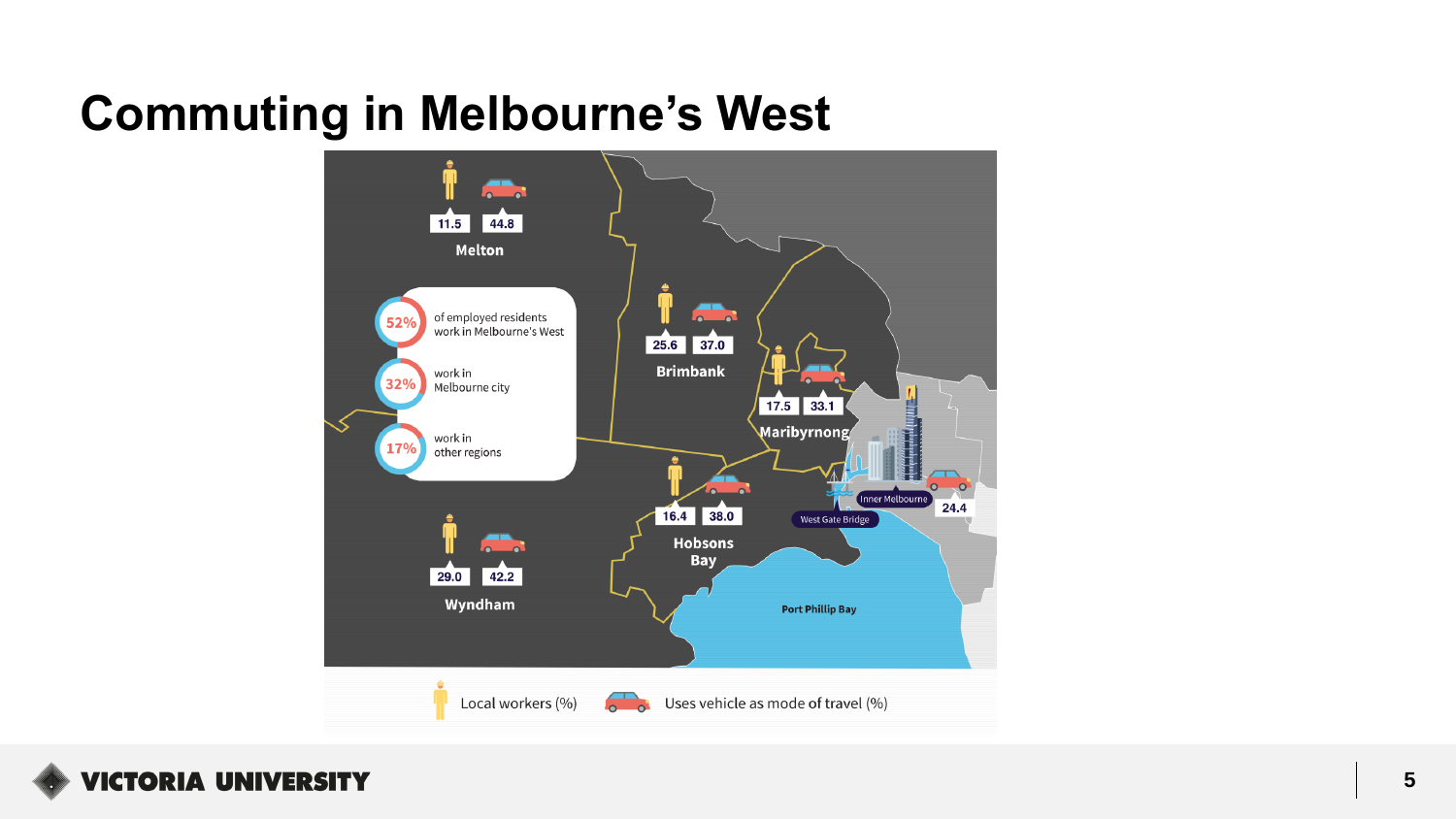#### **The growth in jobs worked in by West residents over period 2021-2031, is largely in other regions**

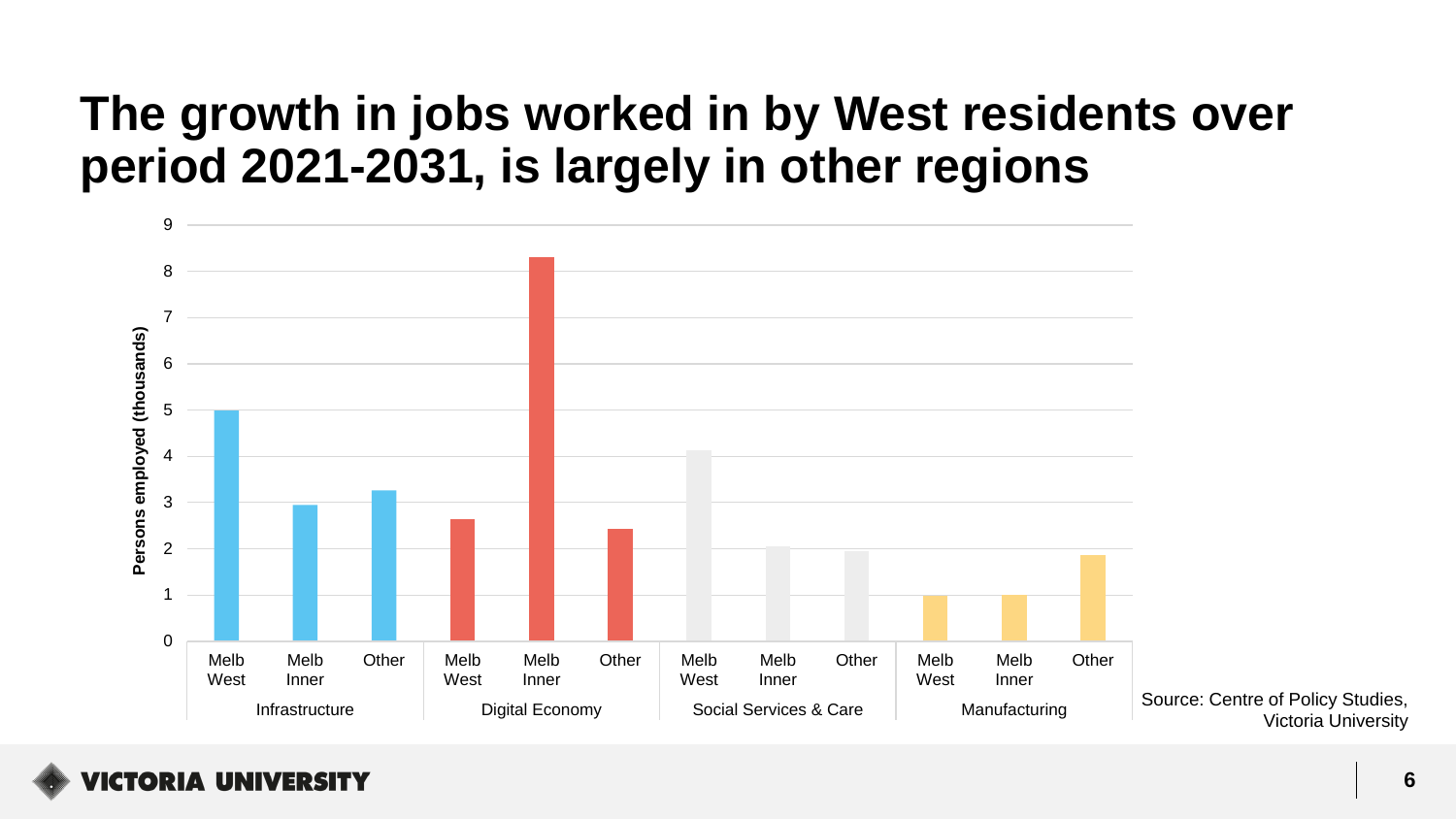#### **The percentage of West of Melbourne residents working locally is expected to decline**



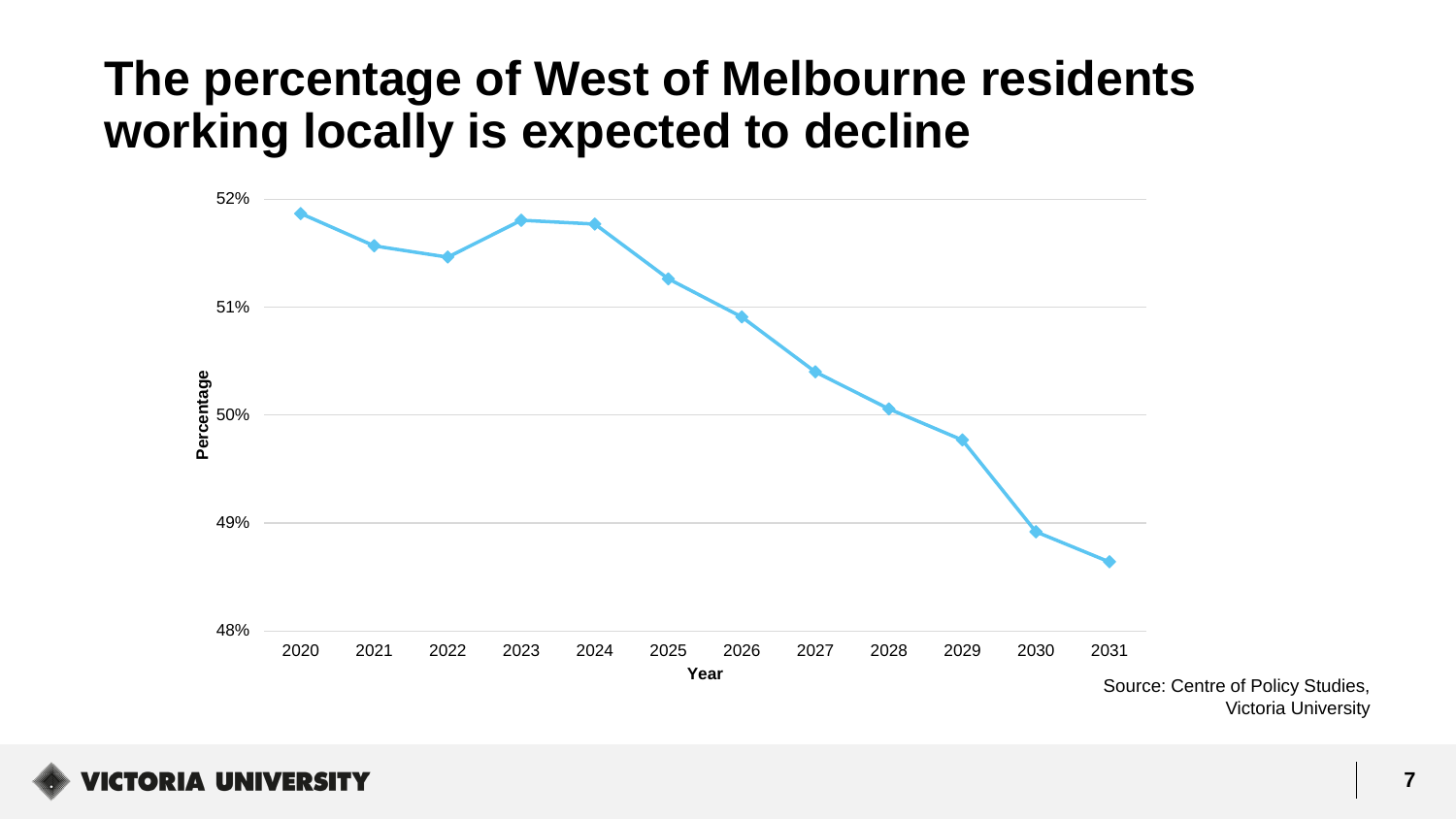## **To maintain local jobs at 2021 proportions, would require 17,000 jobs to 'move' to the West**



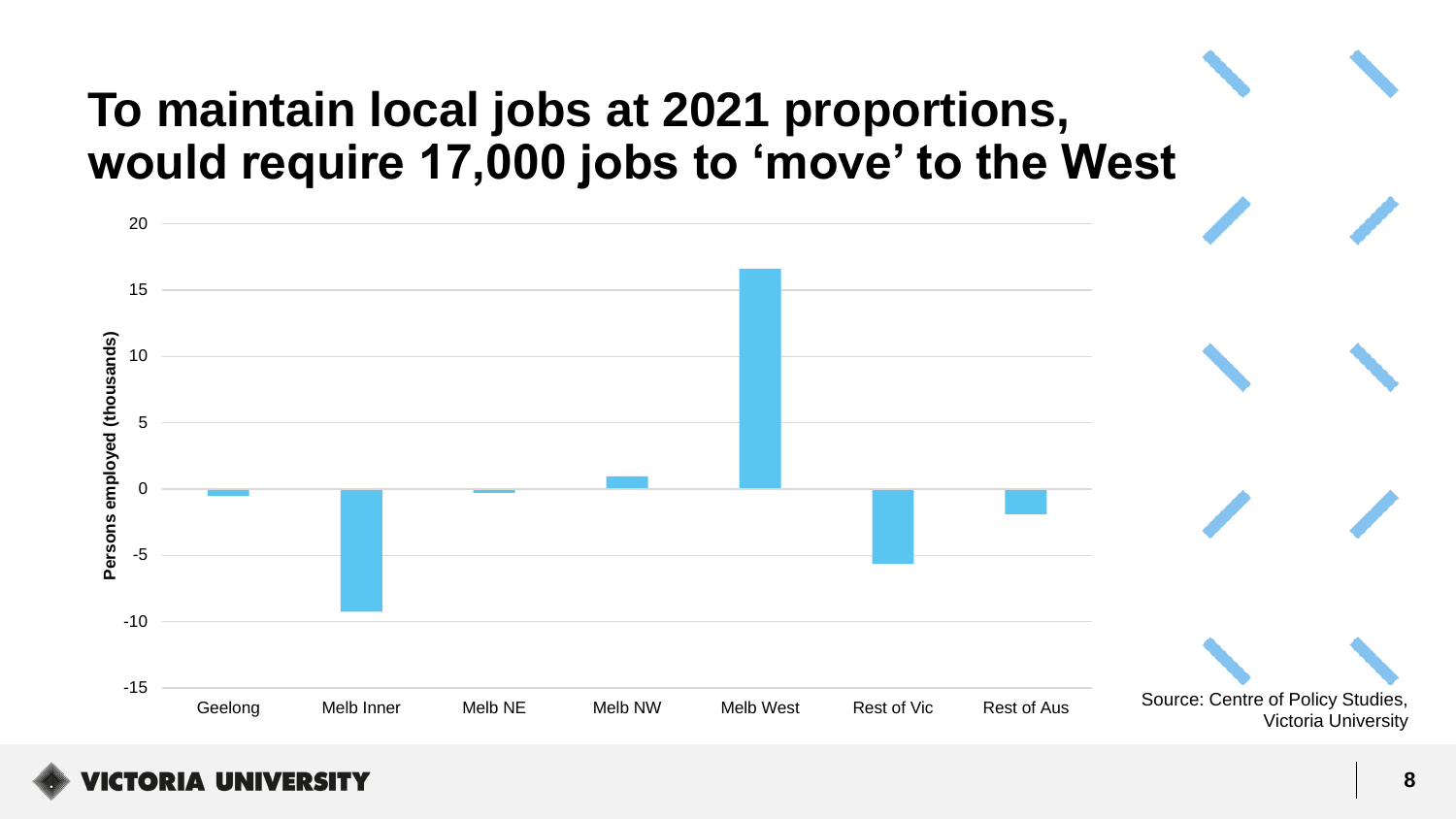#### **Co-design strategies to address research problem 1:**

# *Many Detours to Skill Development*

Broader challenges surfaced in the interviews associated with retention, career development, progression and building up skills over time <u>40)</u> Occupational career ladders seem weak in the focus industry sectors Each participant reported that skills gaps can be traced back to different links along the training and recruitment pipeline Career pathways are hard to trace and there is little individual employers can do to support growth and development

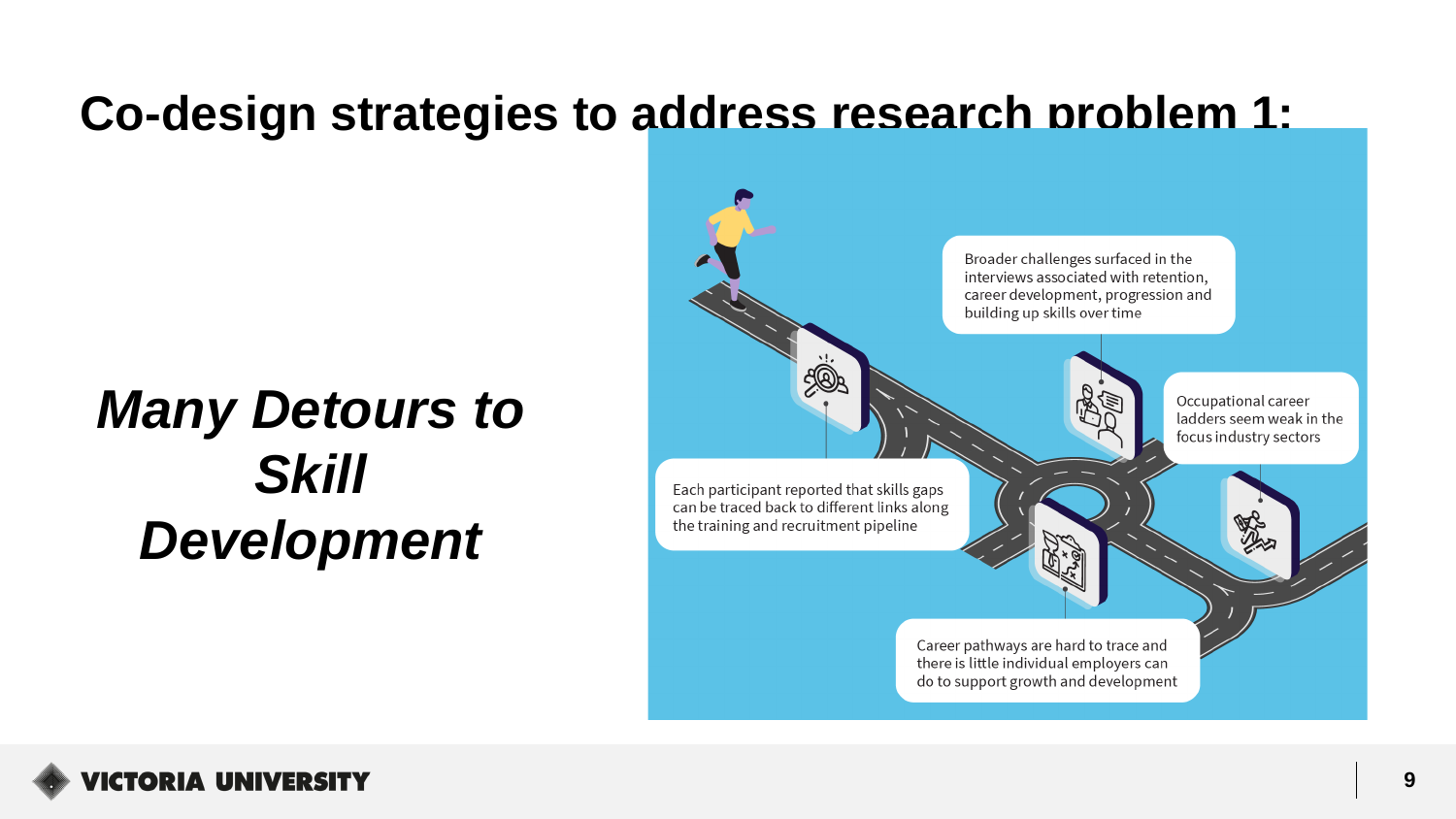### **Co-design strategies to address research problem 2:**

*Fragile networks between industry and training providers* 



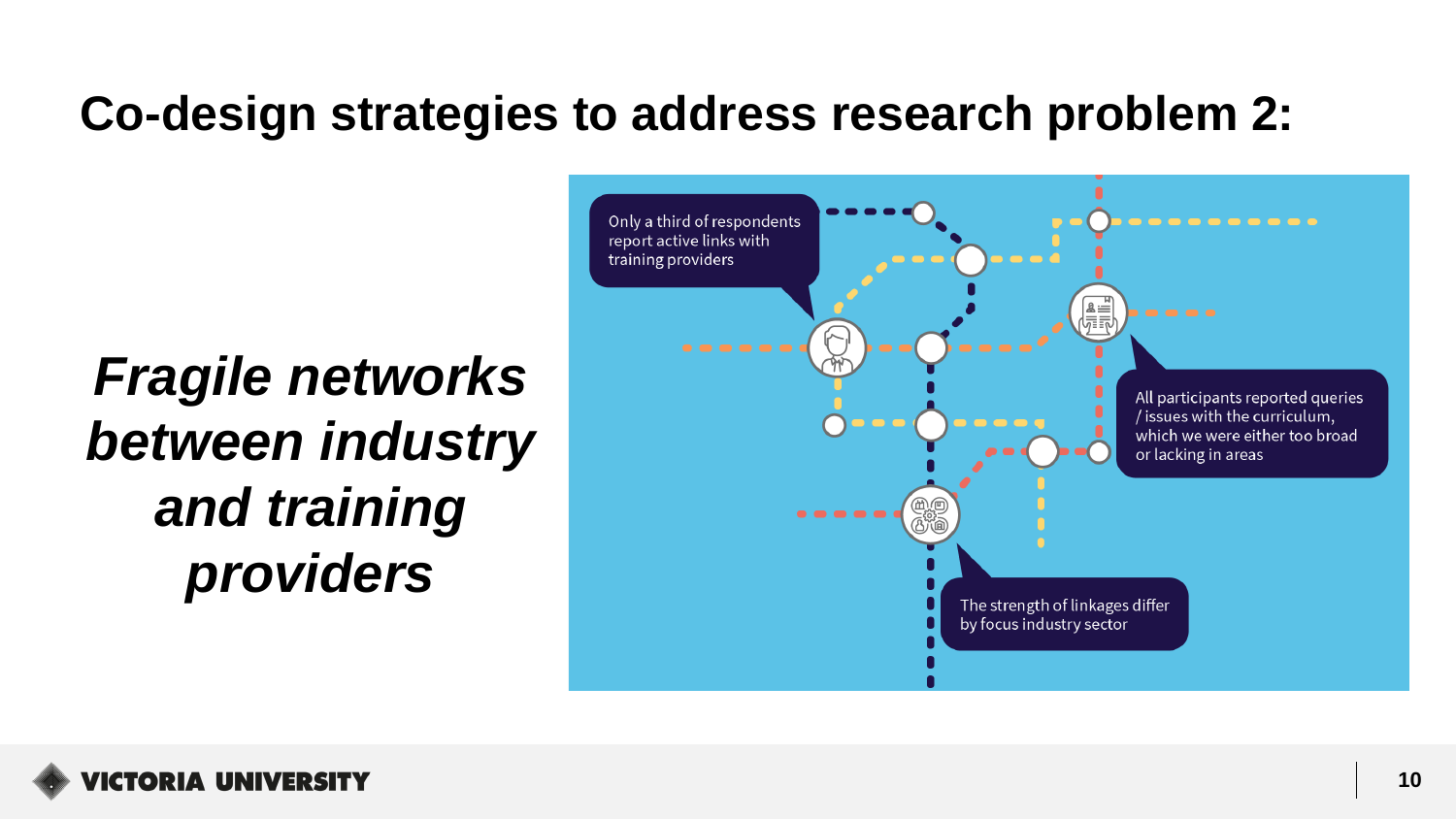## **Co -design conceptual framework to categorise strategies**

| <b>Macro</b> | • Policies for economic<br>development and skill<br>provision<br>· Federal, State or Local<br>government level or other<br>systemic interventions                                          |  |  |
|--------------|--------------------------------------------------------------------------------------------------------------------------------------------------------------------------------------------|--|--|
| <b>Meso</b>  | • Interaction between <i>multiple</i><br>employers, employees,<br>education and training providers<br>• Feeding up, back and between<br><b>stakeholders</b><br>• Local, state and national |  |  |
| <b>Micro</b> | . Individual actions and impact<br>• Processes and practices within<br>organisations / businesses<br>• Skill development<br>• Challenges                                                   |  |  |
|              |                                                                                                                                                                                            |  |  |